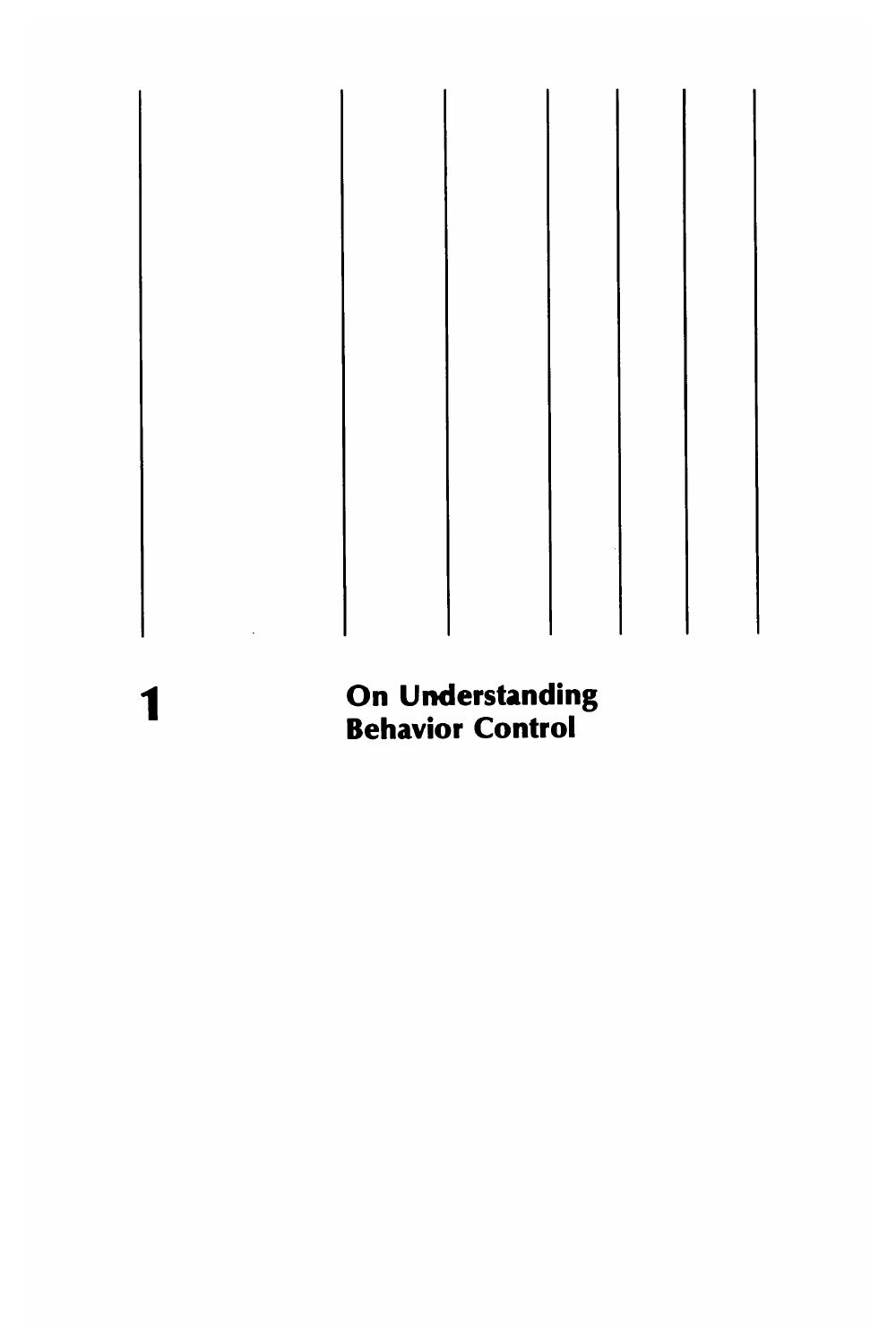"What, precisely, is behavior control?" ask the editors of a recent series of books on the subject. They answer as follows:

It is simply the manipulation of the environmental conditions to which an organism is exposed so as to bring about a definite behavioral result: to produce new behavior, to maintain or change the organism's tendency to engage in current behavior, or to eliminate past behavior.<sup>1</sup>

I have written this book because the control of human behavior is one of the most important issues in every society and because I believe that this contemporary definition is dangerously misleading. It is at best an uninformative generalization to say that the behavior of organisms can be controlled by the manipulation of environmental conditions, and at worst a way of making behavior control appear scientific and beneficent. What makes such a definition dangerous is its failure to take account of the fact that certain human beings are invariably in control of the manipulations in question, that the manipulations always take place in a social context, and that the aim of the manipulations is often to regulate the conduct of other human beings. It is precisely because the effort to control human behavior necessarily takes place in a social context that it is necessary to regard it as more than "simply" a technical matter of manipulating certain material conditions in order "to bring about a definite behavioral result."

The position taken here is that behavior control needs to be understood as part of the broader field of psychotechnology, which encompasses both the effort to define (or measure) human nature and the effort to control human behavior. Because the form and content of this field vary with different societies and historical circumstances, it is impossible properly to characterize it (let alone to understand it) without taking its contextual relationships into account. Accordingly, I have undertaken in this book to describe psychotechnology in a way that pays particular attention to the social and political goals of its deployment in various contexts and to the moral and ethical values underlying its development in particular directions. The book does not purport to provide an internal account of psychotechnology but focuses, instead, on the relationship between its internal theoretical and practical aspects and the external world of social existence of which it is necessarily a part. The approach that I have taken has been guided throughout by my own desire to understand why efforts to develop and deploy psychotechnological solutions to pressing social problems (such as violence, juvenile delinquency, drug addiction, and crime) have tended to precipitate such vehement (and sometimes violent) partisan disputes.

In the prolonged process of putting my ideas together, I feel that I have learned a great deal and have begun to develop what is for me a new way of thinking about the nature of social problems. Although still far from perfect or complete, the perspective embodied in this book seems to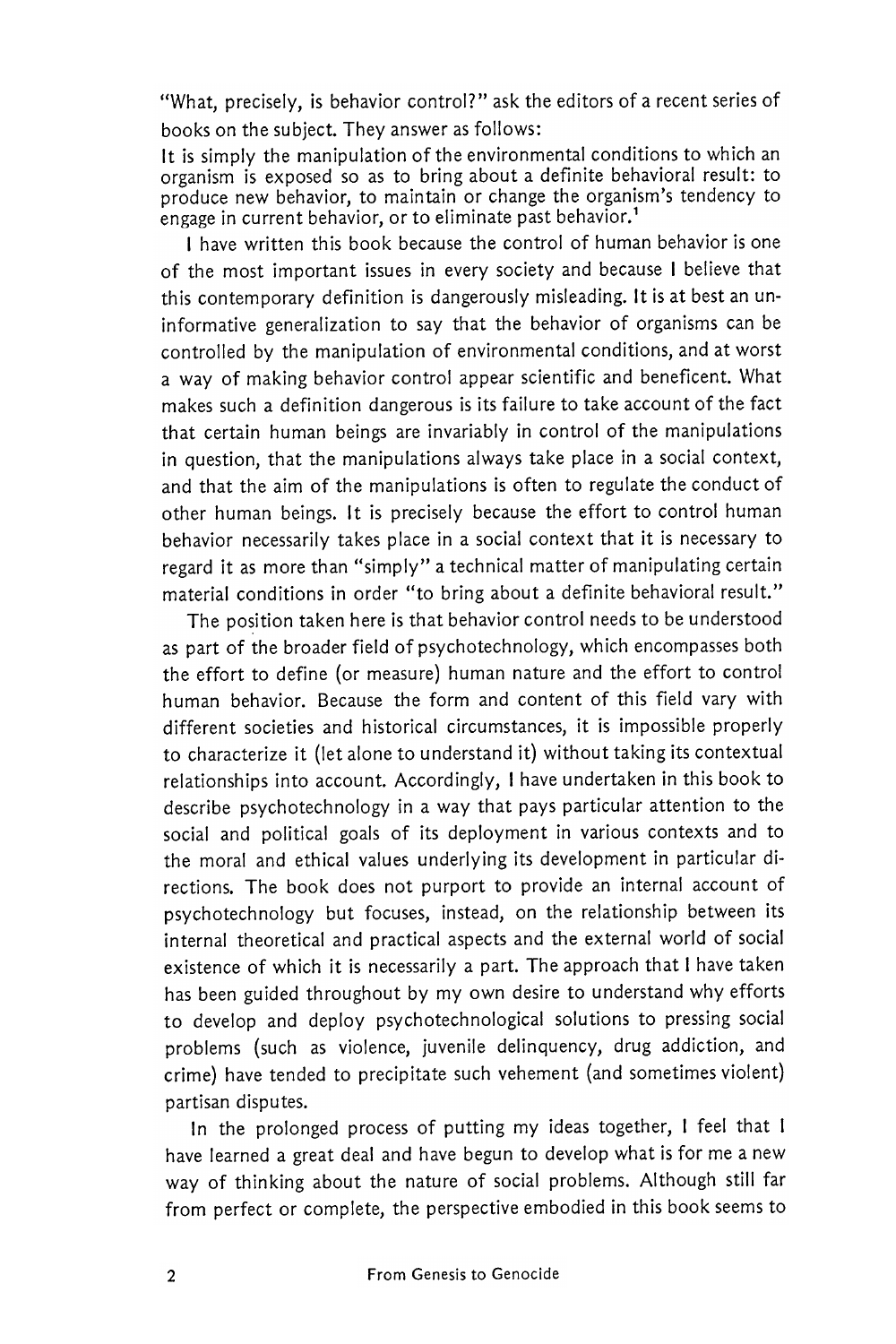me to provide a simple yet intellectually satisfying way of understanding what makes contemporary psychotechnology so often and so deeply controversial. At its heart is the idea that many superficially dissimilar controversies over psychotechnology are variations on a single fundamental theme. In other words, my thesis is that despite wide variations from time to time and place to place in the form and content of psychotechnology, and despite many obvious differences in the issues around which controversies have swirled, they share a certain common denominator, which has been obscured by the tendency (prevalent in many current discussions) to treat each controversy as if it were an isolated or independent phenome non .

What are those constancies? My answer is that they comprise a relationship (or rather a network of relationships) between two distinct, but closely interconnected domains of human social existence.

The first domain, which I shall refer to as the domain of meaning, encompasses an almost bewildering array of different conceptual "systems" (including theological, artistic, philosophical and scientific ones) whose most obvious common denominator is their effort to define the world in terms of human existence and purpose. This includes, of course, an interest in describing as precisely as possible, what it means to be a specifically human being. It is the conjunction (or, as it has often been, the collision) of such disparate conceptual systems over the meaning of human nature with which this book is mainly concerned.

The second domain, no less important for my thesis than the first, is the domain of power; the domain in which—at any given time or place— $\dot{\phantom{a}}$ there exists a socially organized effort to manage the course of human affairs. Suffice it for the moment to say that this domain encompasses the political behavior of human beings at all levels of social complexity , and that political behavior frequently entails a degree of conflict among contending social forces. Such conflicts commonly turn out to be disputes about the propriety or justifiability of certain kinds of behavior, and efforts to resolve them are frequently marked by struggles among the contending forces to influence the behavior of their adversaries, "to produce new behavior, to maintain or change the . . . tendency to engage in current behavior, or to eliminate past behavior." In other words, my contention is that the exercise of political power often turns out to be intelligible as an exercise in behavior control, and vice versa.

Whether or not such exercises are successful, and irrespective of whether success is measured in terms of mutual compromise or in terms of the ability of one group to bring the behavior of another group under control, all controversies over the propriety or justifiability of behavior, and all socially organized attempts to regulate human conduct, take place at the interface between the domains of meaning and power. Like the " domains"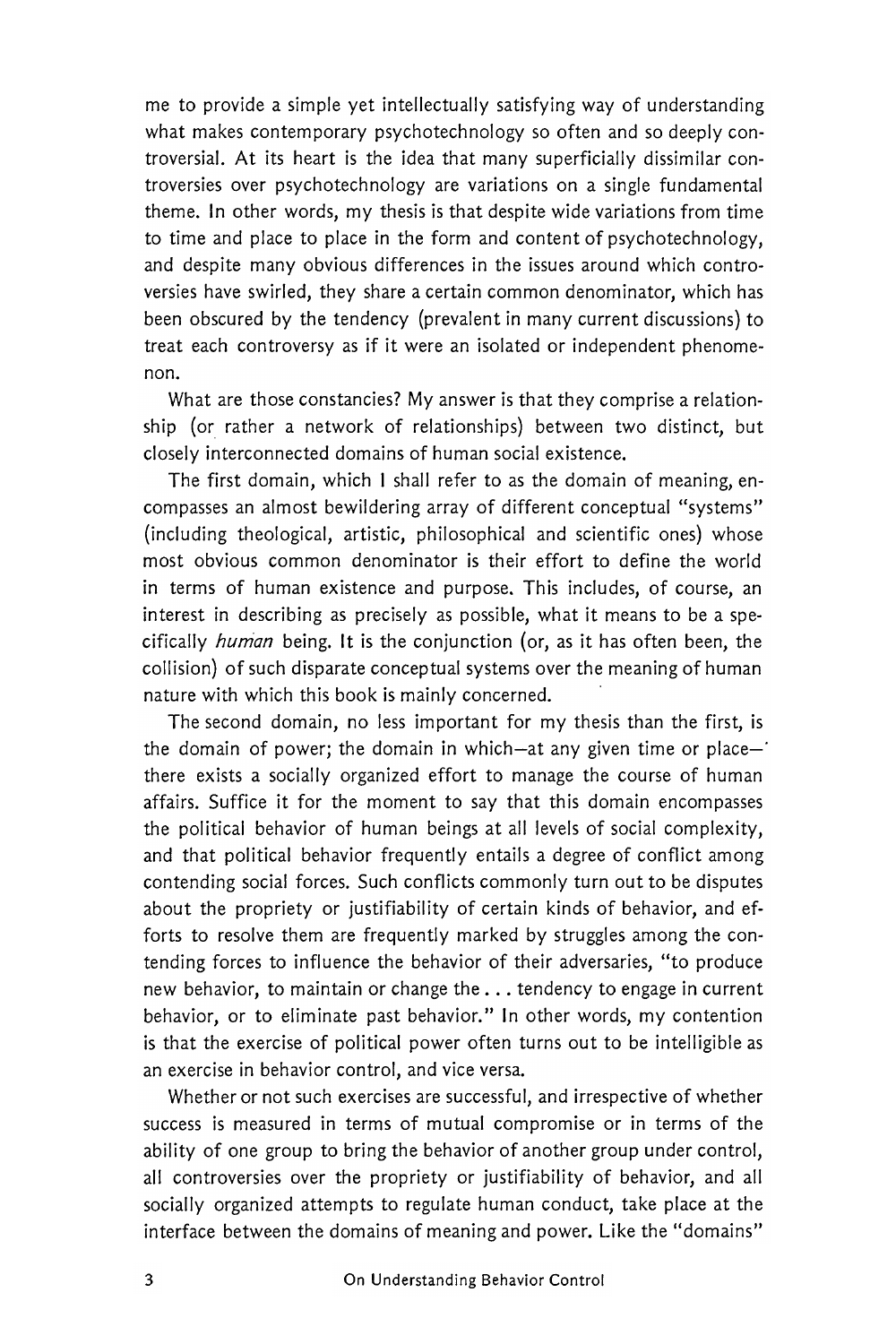that it joins, this interface is an abstraction, but that does not make it any less real. Indeed, it is my intention to argue that the interplay between meaning and power across this interface not only defines the nature and content of what passes for psychotechnology in any given time, place, or circumstance but also reflects (and helps to reinforce) the broader system of social arrangement of which it is a part. In a society where social policy is ostensibly guided by conventional principles of reason, logic, and justice (which is to say, wherever leadership professes to operate rationally), it might reasonably be expected that systematic efforts to regulate the conduct of individuals or groups will generally correspond to what the leadership conceives to be the essential characteristics of those individuals or groups. In other words, ideas about human nature will influence judgments about the reasonableness of particular social policy objectives and the necessity of specific behavior control programs. But to say that ideas about human nature are likely to have social policy consequences and behavior control implications is only to make an obvious point: what people believe about the essential nature of human beings has a powerful influence upon social expectations. Such beliefs tend to shape the ways in which people in a given social context are treated, and these in turn, significantly influence how they behave.

If ideas about human nature can actually shape social reality, then they obviously deserve to be regarded as powerful instruments of behavior control in their own right. Indeed, it is precisely because of the demonstrably self-fulfilling character of social expectations that I have insisted upon treating definitions of human nature and measurements of human diversity (in addition to the material tools and techniques of behavior control) as a part of psychotechnology.

What determines whether or not a given idea about human nature forms the basis for rationalizing a particular social policy objective or justifies a specific form of behavior control? It is one purpose of my analysis to answer this question by showing that specific relationships between ideas about human nature and programs of behavior control exist in any society. By substantiating the proposition that psychotechnological theories and procedures tend to reflect and reinforce the interests and objectives of dominant social groups, I will show why it is both false and misleading to answer the question with which I began (the definition of behavior control) merely in terms of the available tools and techniques of manipulation. The effort to depict psychotechnology as "simply" a matter of techniques serves to obscure the fact that all socially organized efforts to control human behavior are really efforts by some people to control the behavior of other people. It is also my contention that even the most sophisticated contemporary discussions of behavior control are based upon false and misleading ideas about human nature, versions of which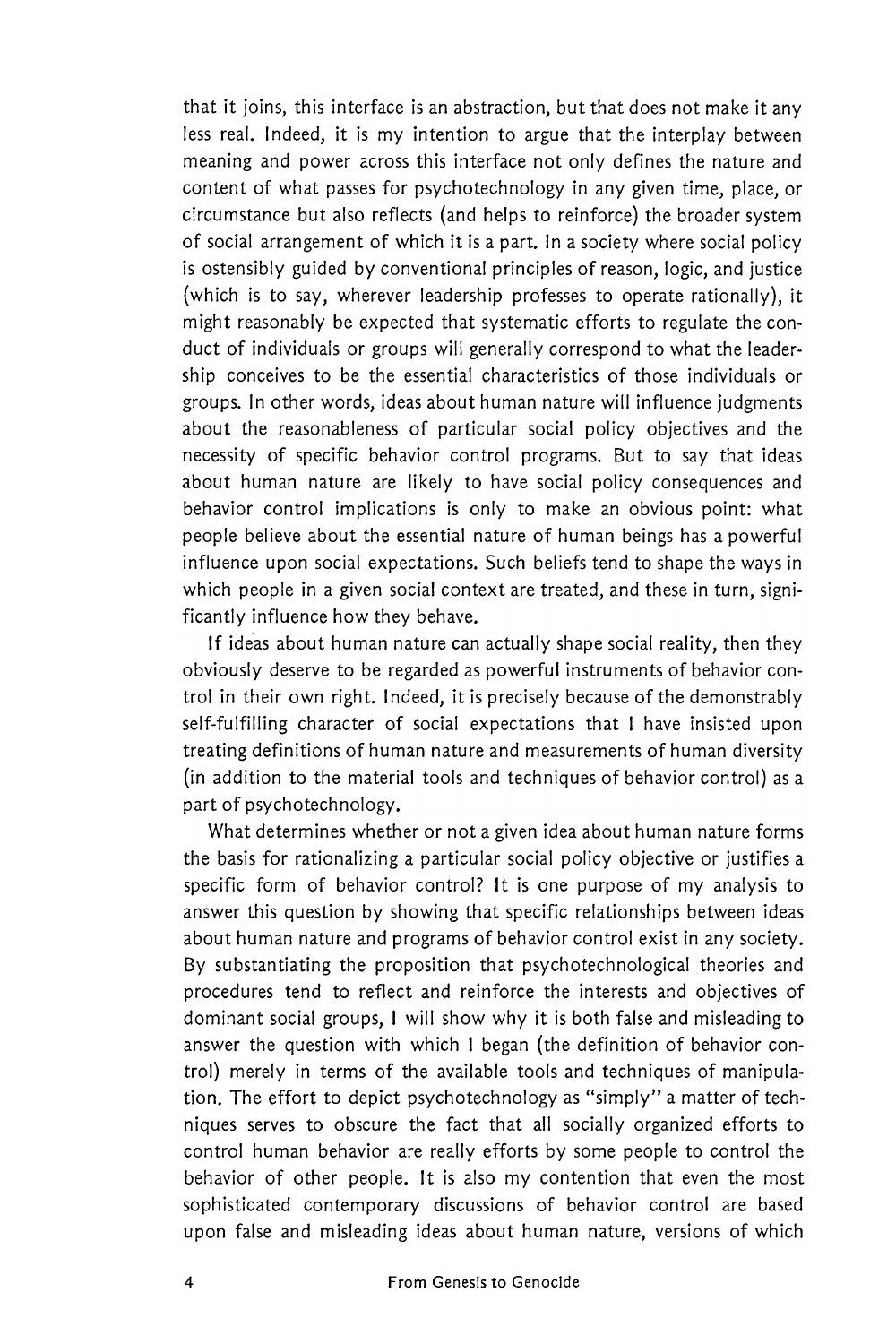have been fostered since antiquity for the sole purpose of justifying the power of some people to control the behavior of others.

In undertaking to describe a more or less universal process by which ideas about human nature and techniques of behavior control are related to each other and to the organizational interests of powerful social groups, I do not necessarily cast doubt on the moral and ethical legitimacy of this process. I do not mean to suggest, in other words, that behavior control in itself is a bad thing or that there is something inherently sinister or conspiratorial in the existence of a conjunction between efforts to regulate human conduct, to manage public affairs, and to describe human nature. On the contrary, my contention is that such a conjunction is a defining political characteristic of all social systems and that it is possible to learn something about the way in which a specific social system functions by analyzing the structure of a few of its distinctive subsystems and by identifying the pattern of their reciprocal relationships. Thus I intend to seek out the general principles governing the interplay between meaning and power as they manifest themselves in varying social contexts.

Let me insist before going further that this is not intended to be a mere academic exercise. In extreme instances questions about behavior control in human society can be (and have been) literally questions of life and death. Imagine, for example, that you are a senior staff member at a large psychiatric hospital located on the outskirts of a major city. The institution is a major teaching center with a long and honorable medical tradition where high-quality clinical training has always been given to students and where patients have generally received the best possible treatments at the hands of skillful and humane experts in neurology and psychiatry.

Imagine, further, that in the company of other people like yourselfstaff physicians, research scientists, administrators-a visiting dignitary is being conducted on a tour of inspection. The visitor, who has come from the nation 's capital, is a recognized expert in the diagnosis, classification, and treatment of nervous and mental disorders and the author of numerous influential articles on such diverse topics as alcoholism, stress, epilepsy, head injury, and brain inflammation. His administrative credentials are similarly impressive: he is professor of psychiatry at one of the country's principal medical schools and directs a world-renowned clinic. Recently he has been organizing a massive psychotechnology program. A review by panels of experts of the past records and current behavioral status of every mental hospital patient in the country has led to the selection of a large number of patients for inclusion in a special treatment group. This screening process followed a meeting, held about a year earlier, at which a group of top-level psychiatric experts and mental health officials decided that special treatment centers should be built and put into operation at several hospitals throughout the country. Since the one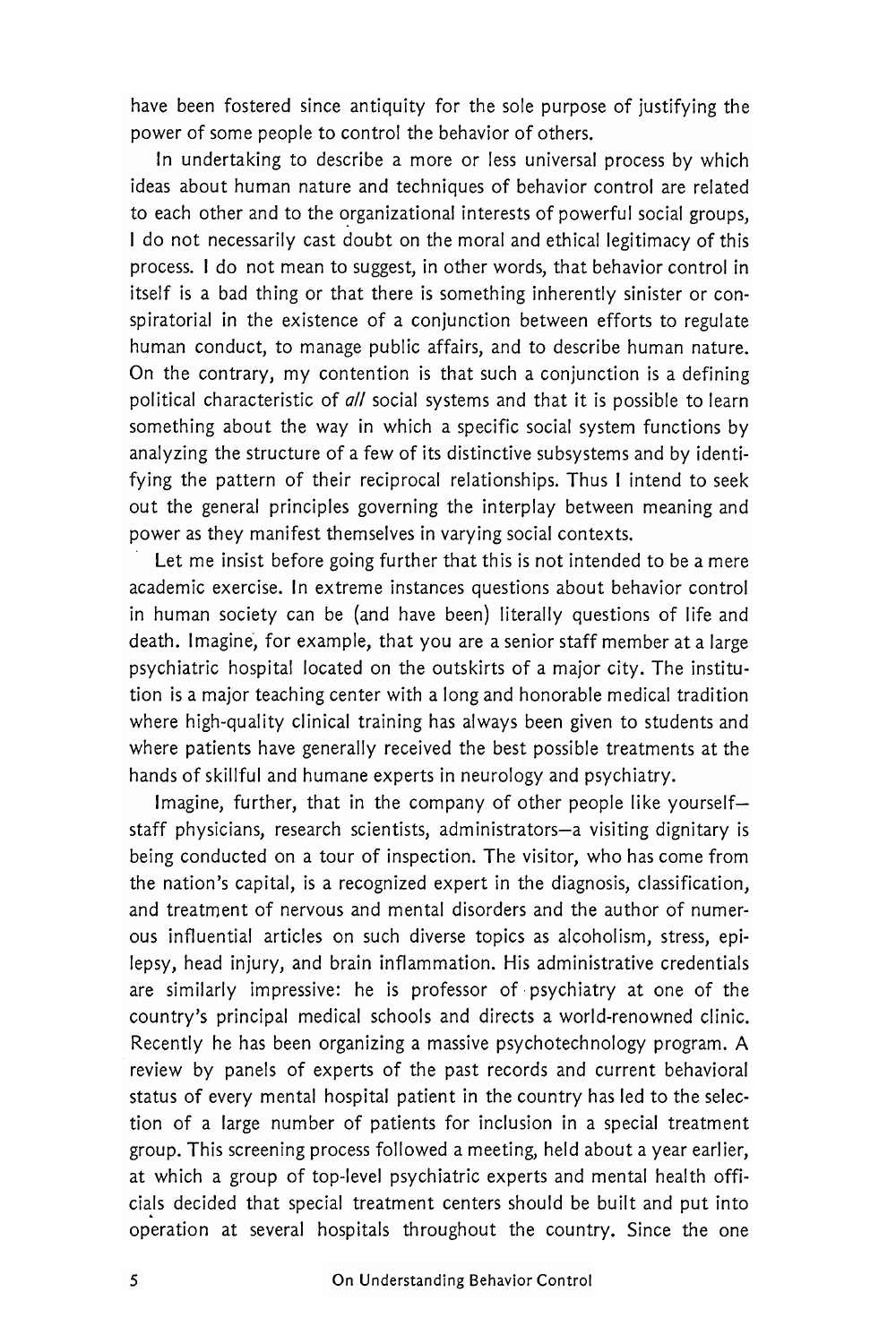at "your" institution is among the first such installations to have been completed, the visitor has come to observe how the treatment phase of the project is being carried out.

The official tour of inspection has now very nearly reached its conclusion. You and your associates together with the distinguished visitor, observe through a small window as several hospital orderlies escort twenty mental patients into the clean and brightly illuminated treatment area. The patients stand about quietly as the orderlies leave, closing the door behind them. At a signal from one of your colleagues, a member of the hospital staff manipulates a control device. At first the patients seem unaffected; they continue to stand about quietly. Then, quite suddenly, they begin to gasp, grow agitated, stagger, cry out, and totter. Finally, each one drops to the floor. The treatment is over. Environmental manipulation has brought about a definite behavioral result: all twenty of the mental patients are dead.

Although I have presented it in the form of a hypothetical example, this episode actually occurred, as part of a project deliberately aimed at the administrative mass killing of mental patients which was conceived, organized, and carried out in Germany during the past half century. It bore the official designation, "The destruction of lives devoid of value," and was planned in detail at a conference of leading academic psychiatrists and public officials in Berlin during the month of July 1939. One of those present was Dr. Max de Crinis, professor of psychiatry at Berlin University, head of the neuropsychiatric department as the Charité Hospital and a recognized expert on diverse neuropsychiatric subjects. As a member of the board of supervising physicians who were responsible for the project from its inception, Dr. de Crinis paid an official visit early in 1940 to the state mental hospital at Sonnenstein, near Dresden, where, under the circumstances already recounted, he witnessed the killing of at least twenty male mental patients by acute carbon monoxide asphyxiation. Although cited in the proceedings of the Nuremberg War Crimes Tribunal for his participation in the project, Dr. de Crinis never came to trial. During the Soviet encirclement of Berlin in 1945, he committed suicide with a government-supplied capsule of cyanide.

Is it possible to understand what transpired on that day at Sonnenstein? It is at first tempting to say that the episode hardly requires any explanation beyond the fact that it took place in Germany during the era of the Nazi Reich, and was one among many of the bizarre and inexplicable atrocities that took place in Europe during the Nazi period. Such a response defeats understanding rather than enhancing it. Indeed, what continues to demand an explanation is the very fact that the episode at Sonnenstein was not an isolated event. By mid-1940, scenes just like it had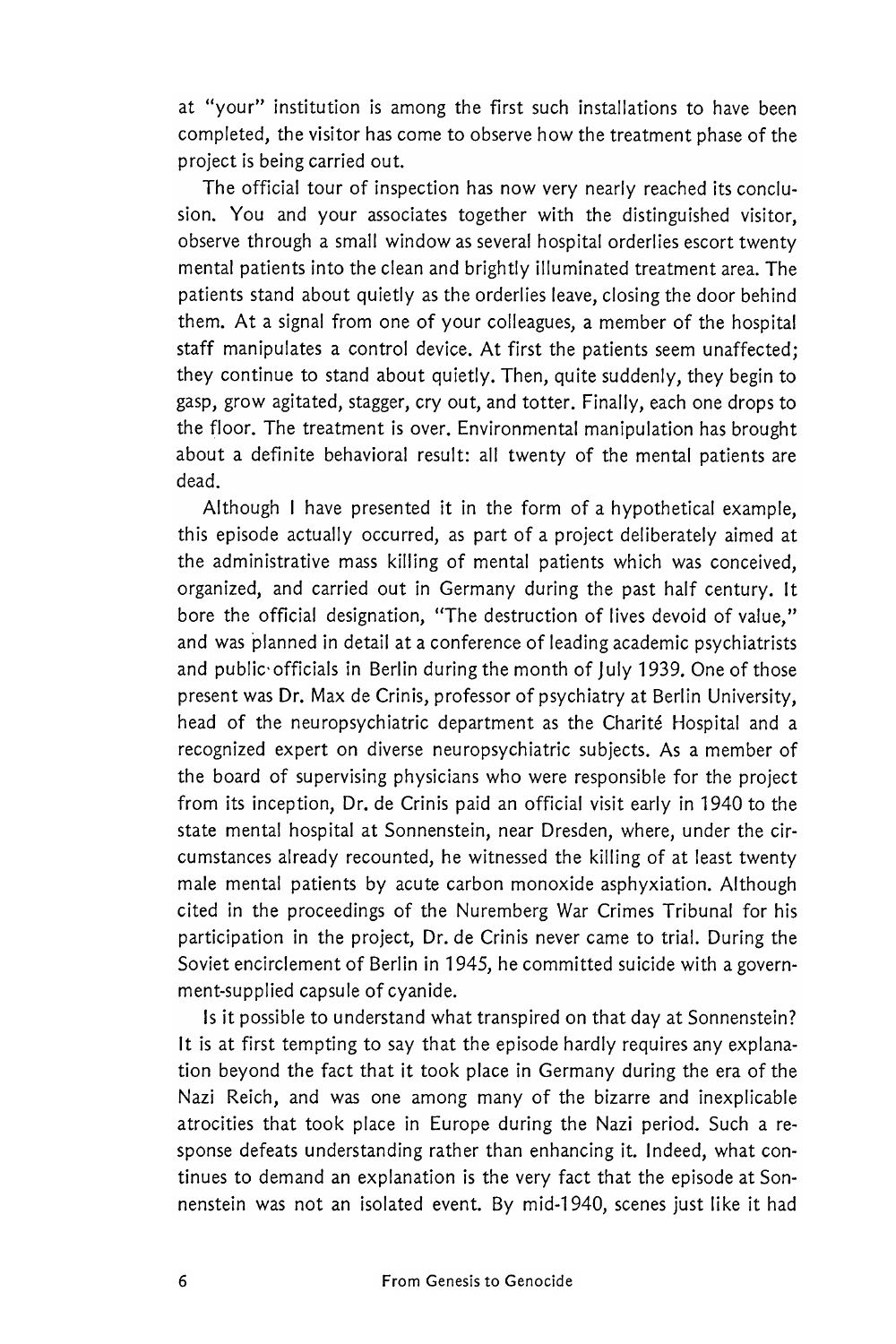become commonplace in mental hospitals all over Germany and, within a few short years, the project that Dr. de Crinis and his professional colleagues had created claimed the lives of an estimated 275,000 psychiatric patients, prisoners, and mentally retarded persons. "The destruction of unworthy life," which was the official overall designation of the Nazi project aimed at the mass extermination of millions of Jews, Slavs, and diverse other groups, followed in time, technique, and justification the precedent set by what purported to be a scientifically objective and morally and ethically neutral exercise in psychotechnology. It is one purpose of this book to trace a connection between the administrative mass killing of mental patients and the subsequent emergence of genocide as an official instrument of Nazi public policy. In effect, my analysis is intended to explain not only what took place at Sonnenstein but also how that episode was connected, on the one hand, to antecedents having nothing explicitly to do with the Nazi movement and, on the other hand, to consequences that not only encompass, but actually go beyond the specific manifestations of Nazi genocide.

At first, the barriers to such an analysis seem overwhelming. The very word "holocaust" seems to invite a retreat from explanation, as from some natural disaster. When confronted with a phenomenon of such monstrous proportions, it is tempting to fall back upon the idea that there are certain historical happenings that the human mind is inherently too weak and too limited ever to comprehend. As Walter Lippmann expressed it many years ago,

. . . the human mind must take a partial and simplified view of existence. The ocean of experience cannot be poured into the little bottles of our intelligence. The mind is an instrument evolved through the struggle for existence, and the strain of concentrating upon a chain of reasoning is like standing rigidly straight, a very fatiguing posture, which must soon give way to the primordial disposition to crouch or sit down.<sup>2</sup>

This book was written, I confess, from a crouch. But from where I have been sitting and reasoning, 1 have come to a conclusion quite the opposite of Mr. Lippmann 's, namely, that the most formidable barrier to understanding Nazi genocide (and all forms of behavior control, whether or not they are matters of life and death) is not the primordial weakness of the human mind but rather the prevailing strength of certain social preconceptions. Reason, however it has evolved, seeks understanding through the methods of careful observation, analysis, and other forms of intelligent behavior, but even those who set out faithfully to follow reason are likely to be driven or enticed into accepting conclusions about the world they might otherwise reject as irrational. The struggle after meaning by a long line of theorists attests that existence is altogether safer and professional life more secure when one takes the "partial and simplified view of existence" upon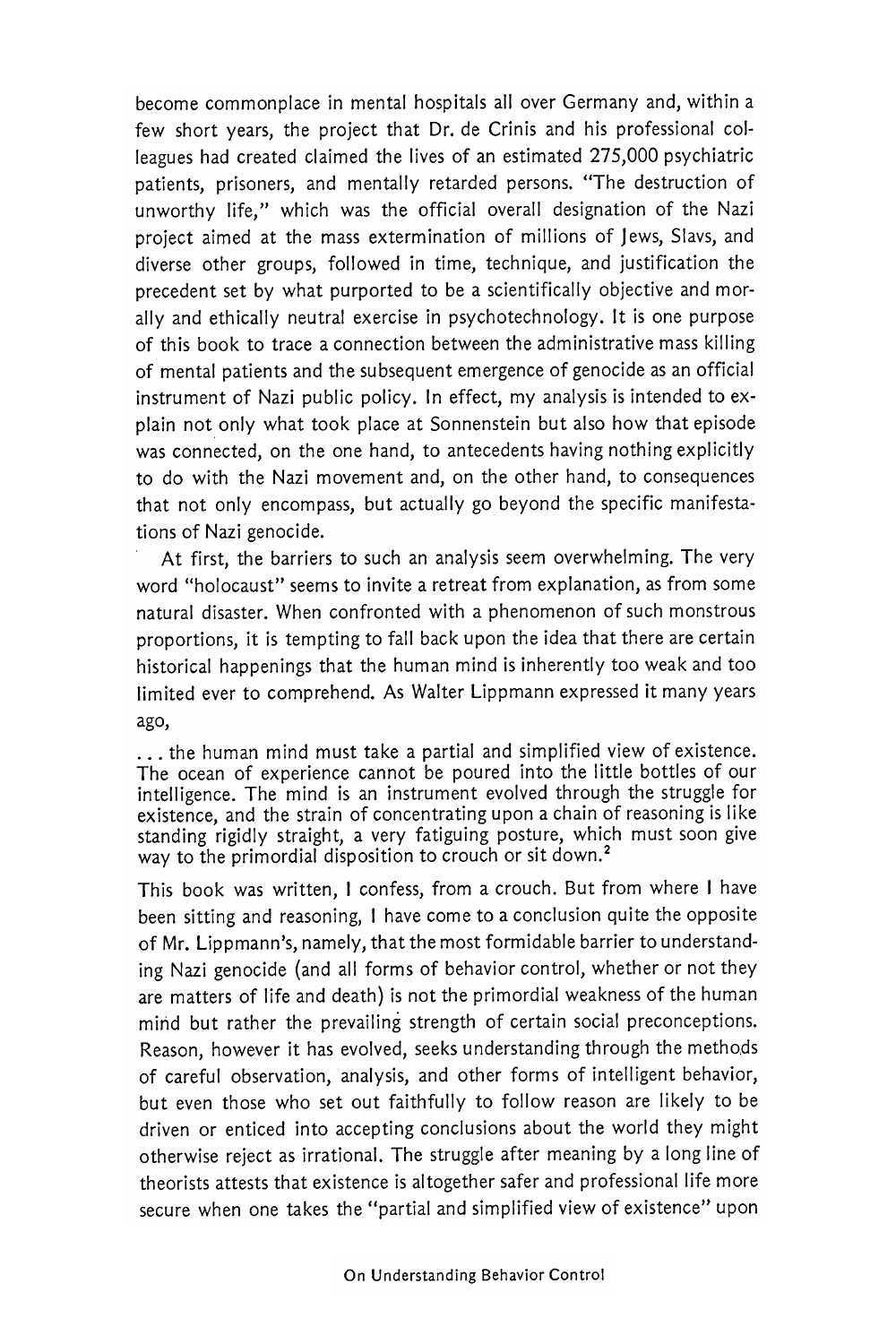which the orderly functioning of certain powerful social institutions depends, institutions that sometimes resort to violence as a means of enforcing their particular view of existence. At such times, thinkers following reason in search of new views occasionally collide with bureaucrats following orders in defense of existing institutions . Collisions between those seeking to construct new meanings and the bureaucratic defenders of power may even be fatal, but even when neither fatal nor violent, their indirect effects may often reasonably be called matters of life and death.

When it comes to understanding a phenomenon such as Nazi genocide, it is easiest to take a "partial and simplified view;" to rest content with having "the little bottles of our intelligence" filled with a jumble of opaque assertions that serve to obscure the part of human existence they are supposed to explain. As a psychologist, I am personally most familiar with the "explanations" of Nazi genocide that take a psychological form. According to such explanations, the " holocaust" occurred because the personalities of the German people as a whole, and particularly of those who participated in, condoned, or had knowledge of Nazi genocide (and perhaps of the victims as well), were deeply and fatally flawed. In other words, the staggering sequence of events in which millions of men, women, and children were systematically persecuted, segregated, incarcerated, manipulated, and killed is supposedly comprehensible in terms of the peculiarly "authoritarian" mass psychology of the German people or as a reflection of the "sadistic" or "masochistic" character structure of their leaders. As I intend to show, however, the effort to explain events of such historic moment in terms of individual dementias or collective derangements is both facile and dangerous. Consider, for example, the explanations based on the allegedly demented or deranged minds of the political leaders who organized and commanded the overall enterprise. Despite its seductive appeal, psychological speculation explains very little, and the effort to invoke Hitler's "unconscious motives" ("his mother was unsuccessfully treated for breast cancer by a Jewish physician when he was a boy") or the psychological instability of his henchmen ("Goering was a drug addict; Goebbels a certifiable paranoid") as a key to understanding mass violence is tantamount to an exercise in political apologetics.

This is not to say that Nazi genocide was devoid of psychological dimensions, but only that attempts to explain genocide in psychological terms are devoid of real explanatory power. Hitler and his henchmen were not a group of psychotic demons who set blind social forces into motion. Furthermore, to the extent that psychohistorical description creates the misleading impression that events in the political and social domains can be "explained" in the narrowly private language of inner psychological determinants, psychohistory itself is an instrument of deception rather than a means of explanation.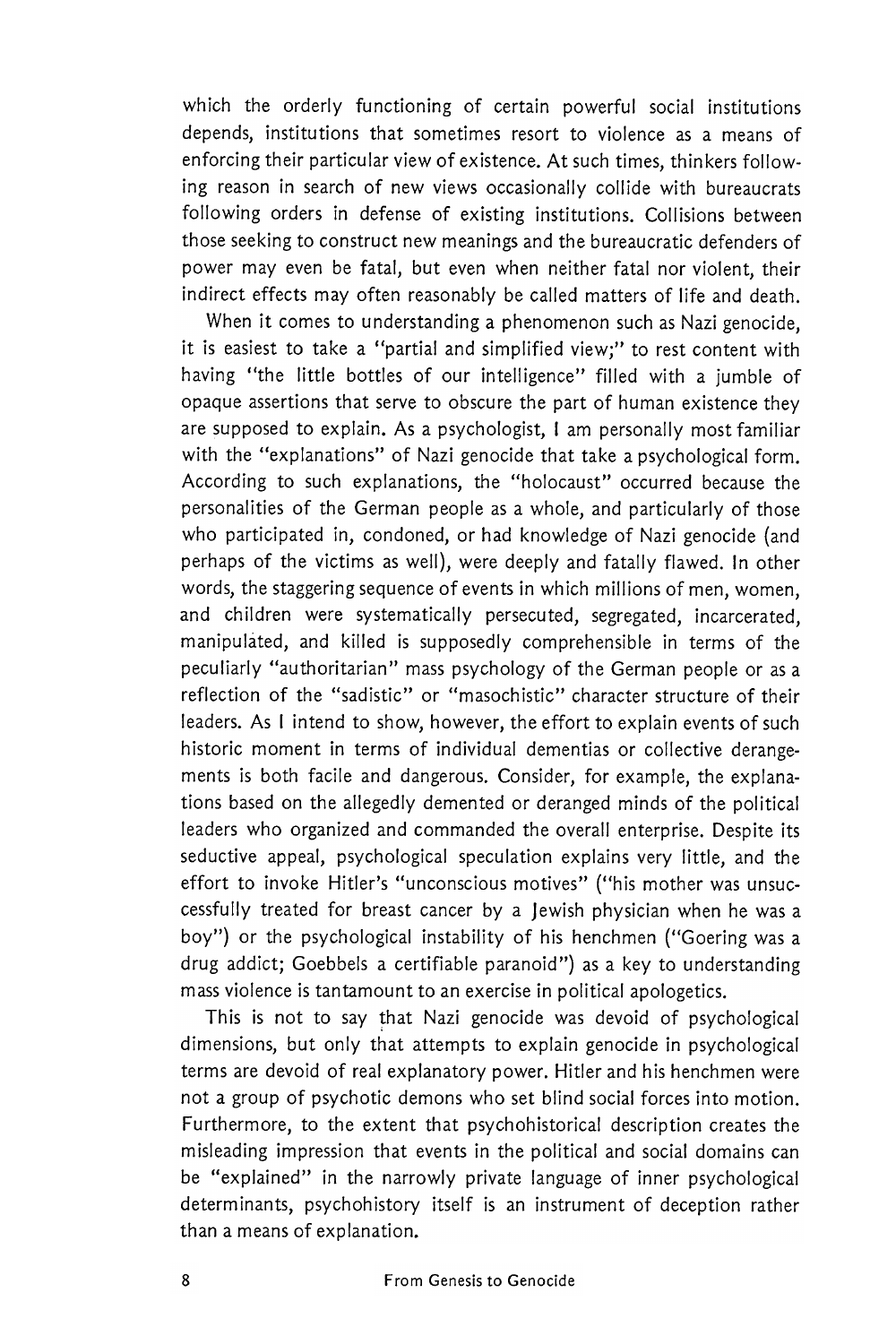A proper understanding of contemporary behavior control cannot be reached without tracing the path that it has followed in the process of becoming what it is today. By the same token, it is necessary to reach an understanding of Nazi genocide before modern exercises in behavior control can be properly understood. But if an understanding of Nazi genocide is a prerequisite for understanding other kinds of behavior control, and if the necessary understanding cannot be found by an analysis of the thoughts and actions of individual participants, what is to be done? My answer is that one must begin with the social context and the antecedent conditions from which genocide emerged as the ultimate instrument of behavior control. It is necessary to follow the sequence of events that led professional psychotechnologists to play a decisive guiding role in fashioning and implementing genocide as the "final solution" to many of Germany's pressing internal problems.

Many lines of converging evidence point to the importance of a few key concepts that took on special significance in the atmosphere of the emerging National Socialist movement. Of particular interest is a family of sociobiological ideas about human inequality and a specific class of political inferences drawn from Darwinism and summed up by such earlier catch phrases as "the struggle for existence" and "the survival of the fittest." Under the force of specific material circumstances-military, political, and economic- these phrases and others like them came to be interpreted at all levels of German society as having the force of universal laws of nature whose implications for public policy were logically obvious, scientifically justifiable, and morally compelling. I will show that the form and content of interpretations of human nature presented by English and American (as well as German) scholars of the time simultaneously reflected and helped to create the monstrous reality of Nazi genocide. Which is to say that Nazi genocide was not an aberrant symptom of national psychosis but a coldly calculated exercise in behavior control that clearly reflected the interplay of meaning and power in a particular place and time.

Considered in these terms, it becomes possible to understand how influential social forces were able to use the symbolic power of allegedly objective sociobiological science to foster, promote, defend, and justify the radical extermination of "biologically inferior" elements of the population; how the systematic preservation of "biologically superior" elements came to be regarded as a vital national necessity; and how the political leaders of a modern industrial society, although deeply divided by political disputes and chronically afflicted with economic troubles, continued to bolster the myths of Aryan supremacy and manifest destiny with biological arguments conducive to the belief that Germany was "naturally" fated to be the world's leading political, military, and economic power. The path was direct, from an allegedly objective brand of scientific discourse about